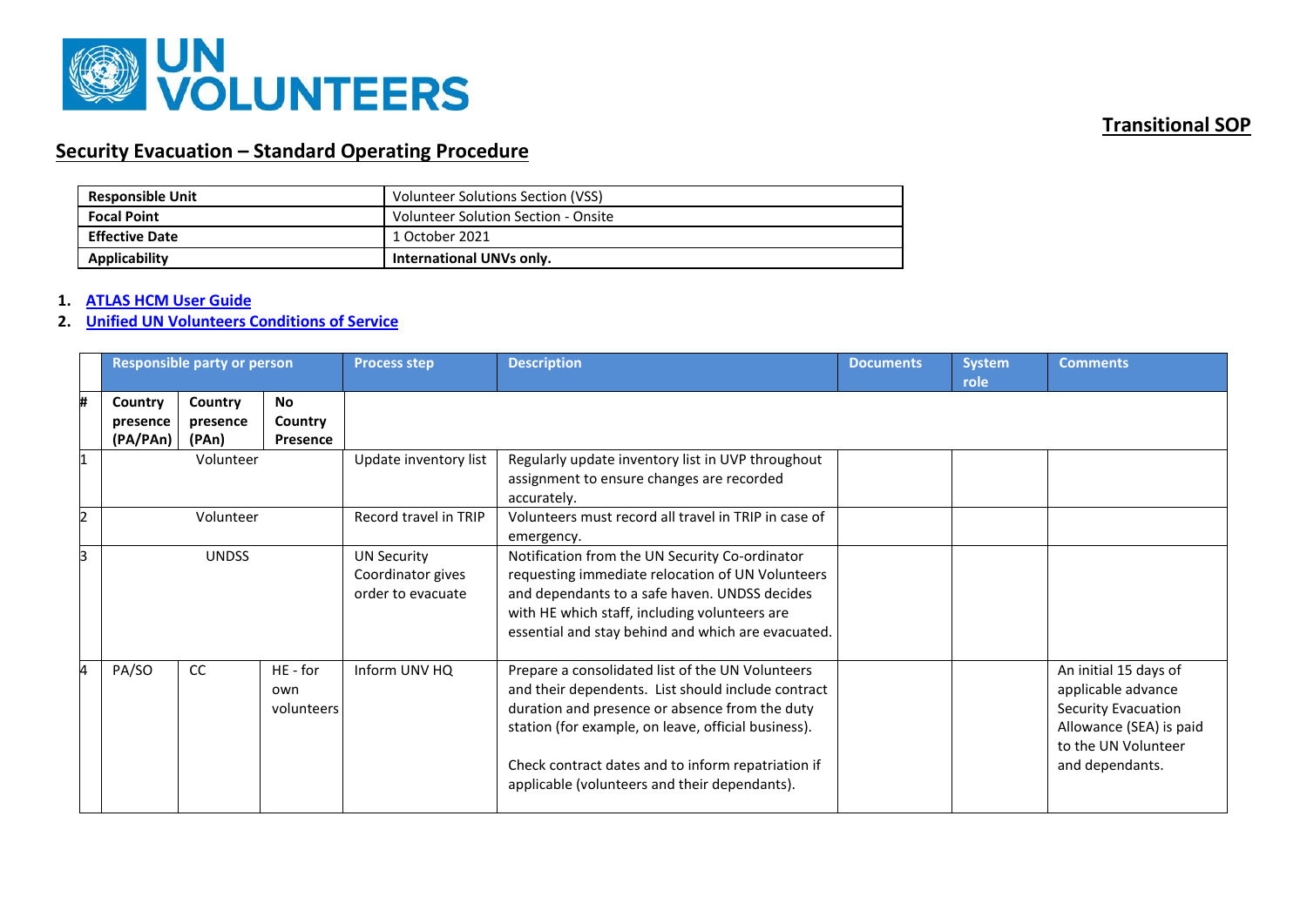|    | <b>Responsible party or person</b> |              |            | <b>Process step</b>                                                                                                                   | <b>Description</b>                                                                                                                                                                                                                                                                  | <b>Documents</b>          | System<br>role        | <b>Comments</b>                                                                                |
|----|------------------------------------|--------------|------------|---------------------------------------------------------------------------------------------------------------------------------------|-------------------------------------------------------------------------------------------------------------------------------------------------------------------------------------------------------------------------------------------------------------------------------------|---------------------------|-----------------------|------------------------------------------------------------------------------------------------|
| 5  | PA/SO                              | CC           | <b>RPS</b> | Security Evacuation<br>Request                                                                                                        | Complete 'Security evacuation' task in UVP.<br>Upload evacuation order from UNDSS.                                                                                                                                                                                                  |                           | Mobilisati<br>on user | This task is for recording<br>purposes                                                         |
| 6  | Volunteer                          |              |            | Evacuate as per<br>instructions                                                                                                       | Evacuate as per instructions from UNDSS and host<br>entity.                                                                                                                                                                                                                         |                           |                       |                                                                                                |
| 7  | <b>OA VM</b>                       |              |            | Follow-up check UN<br>Volunteer and<br>dependants arrival at<br>safe haven.                                                           | Follow up and ensure UN Volunteers and<br>dependents arrive at safe-haven.                                                                                                                                                                                                          |                           |                       |                                                                                                |
| 8  | <b>OA VM</b>                       |              |            | Prepare monitoring<br>list of evacuees,<br>including UN<br>Volunteers and<br>dependants who have<br>been relocated to safel<br>haven. | Prepare and update monitoring list of evacuees of<br>UN Volunteers and dependents. List should include<br>departure dates and track DSA payments.                                                                                                                                   |                           |                       | Outside of UVP (e.g.<br>excel) until functionality<br>developed                                |
| 9  |                                    | OA VM        |            | Create Authorization for<br>DSA/SEA                                                                                                   | Create Authorization in word document based on<br>template for payment of DSA (for in-country<br>evacuation) and SEA for evacuations outside of the<br>duty station country (safe haven, home country,<br>third country), as necessary.<br>Send to OA TL using DocuSign for review. | Authorisation<br>template |                       | Word document<br>authorization is<br>workaround until<br>functionality is developed<br>in UVP. |
| 10 |                                    | OA-TL        |            | Approve authorisation                                                                                                                 | Review and approve using DocuSign.                                                                                                                                                                                                                                                  |                           |                       |                                                                                                |
| 11 |                                    | OA VM        |            | Upload authorisation                                                                                                                  | Upload authorisation to the UN Volunteer's<br>document library.                                                                                                                                                                                                                     |                           |                       |                                                                                                |
| 12 | <b>OA VM</b>                       |              |            | Create security<br>evacuation DSA<br>payment request                                                                                  | Create a payment request for DSA in UVP.                                                                                                                                                                                                                                            |                           |                       |                                                                                                |
| 13 |                                    | <b>OA VM</b> |            | Authorise additional<br>payment of DSA<br>Duty station has re-opened within two (2) months                                            | Prepare and send authorisation for additional<br>payment of DSA as necessary. Update monitoring<br>list of evacuees.                                                                                                                                                                |                           |                       |                                                                                                |